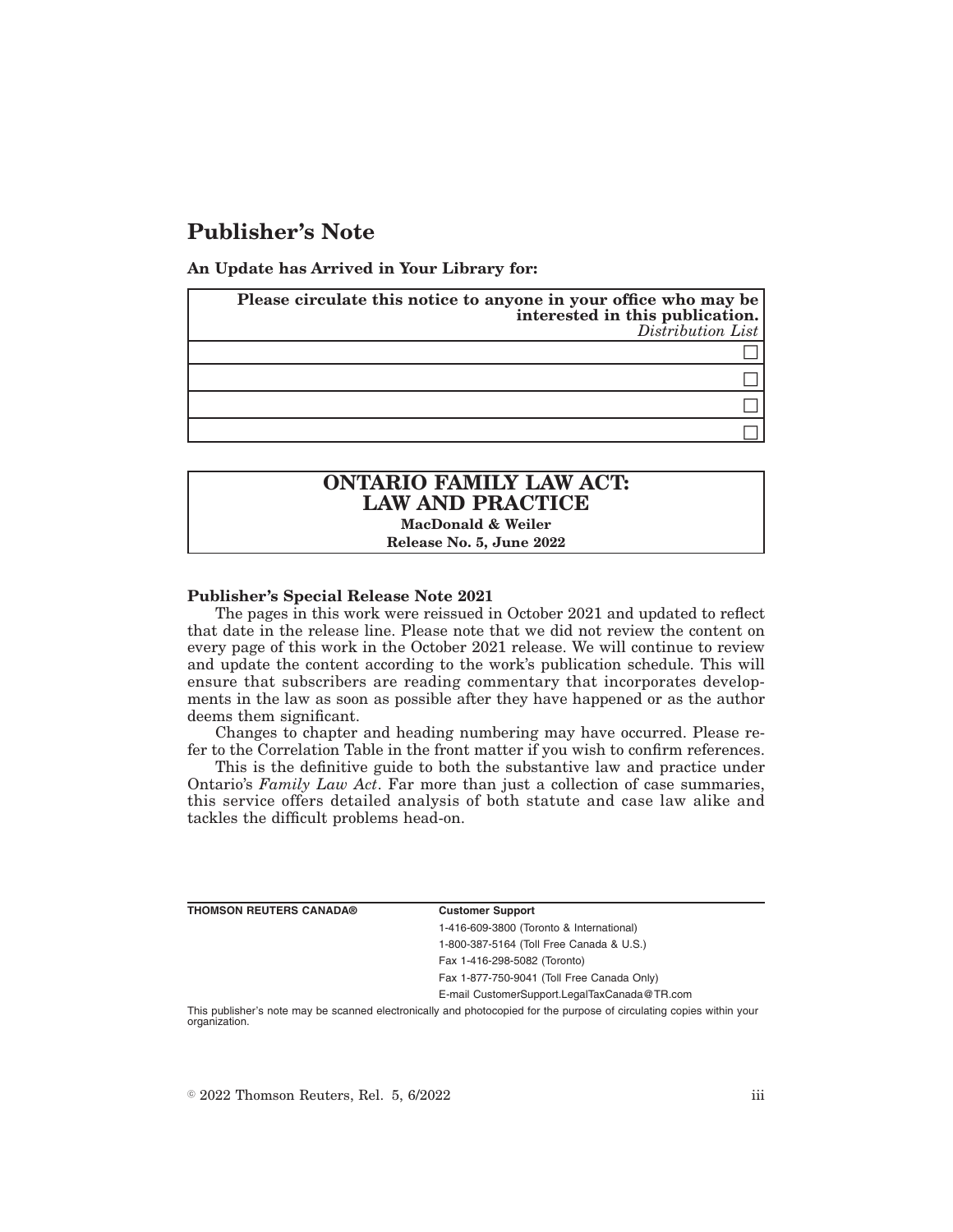This release features updates to Chapter 4: Cohabitation Agreements.

## **Highlights**

- $\bullet$  Cohabitation Agreements Setting Aside Domestic Contracts **(s. 56(4) of the** *Family Law Act***) — General — Failure to Understand the Nature or Consequences of the Domestic Contract (s. 56(4)(b)) — Domestic Contracts — Cases —** The applicant claimed that she was in such an emotional state that she did not understand the agreement. The court found her claim was not supported by evidence. She testified that she did not read the agreement, but she did have a Certificate of Independent Legal Advice which was signed to indicate that she did receive advice. The applicant agreed that she did not feel the lawyer was at any fault and he was a good lawyer. The agreement was negotiated over three months. The added suggestions all came from the applicant's lawyer, and they were accepted by the respondent. A separate witness testified that she had numerous discussions with the applicant about the separation agreement. This was inconsistent with the applicant's claim that she did not read or understand the agreement: *Smith v. Secord*, 2021 ONSC 4461, 2021 CarswellOnt 10388 (Ont. S.C.J.), additional reasons 2022 ONSC 177, 2022 CarswellOnt 46 (Ont. S.C.J.).
- E **Cohabitation Agreements Setting Aside Domestic Contracts (s. 56(4) of the** *Family Law Act***) — General — Failure to Understand the Nature or Consequences of the Domestic Contract (s. 56(4)(b)) — Domestic Contracts — Cases —** The husband argued that both he and his lawyer had misunderstood the marriage contract. He stated that he was led to believe that he would be entitled to half the increase of the value of the home once they had been married for five years. The marriage contract stated the husband would be entitled to that share in the event the wife died. There was no evidence that the husband's lawyer shared this mistaken belief. The husband also did not request half the proceeds from the sale of the home, which was inconsistent with his claim that he believed he was entitled to it: *Gorman v. Sadja*, 2020 ONSC 6192, 2020 CarswellOnt 14847 (Ont. S.C.J.), affirmed 2021 ONCA 430, 2021 CarswellOnt 8654 (Ont. C.A.).

### **ProView Developments**

Your ProView edition of this product now has a new, modified layout:

- The opening page is now the title page of the book as you would see in the print work
- As with the print product, the front matter is in a different order than previously displayed
- E The Table of Cases and Index are now in PDF with no searching and linking
- E The Table of Contents now has internal links to every chapter and section of the book within ProView
- E Images are generally greyscale and size is now adjustable